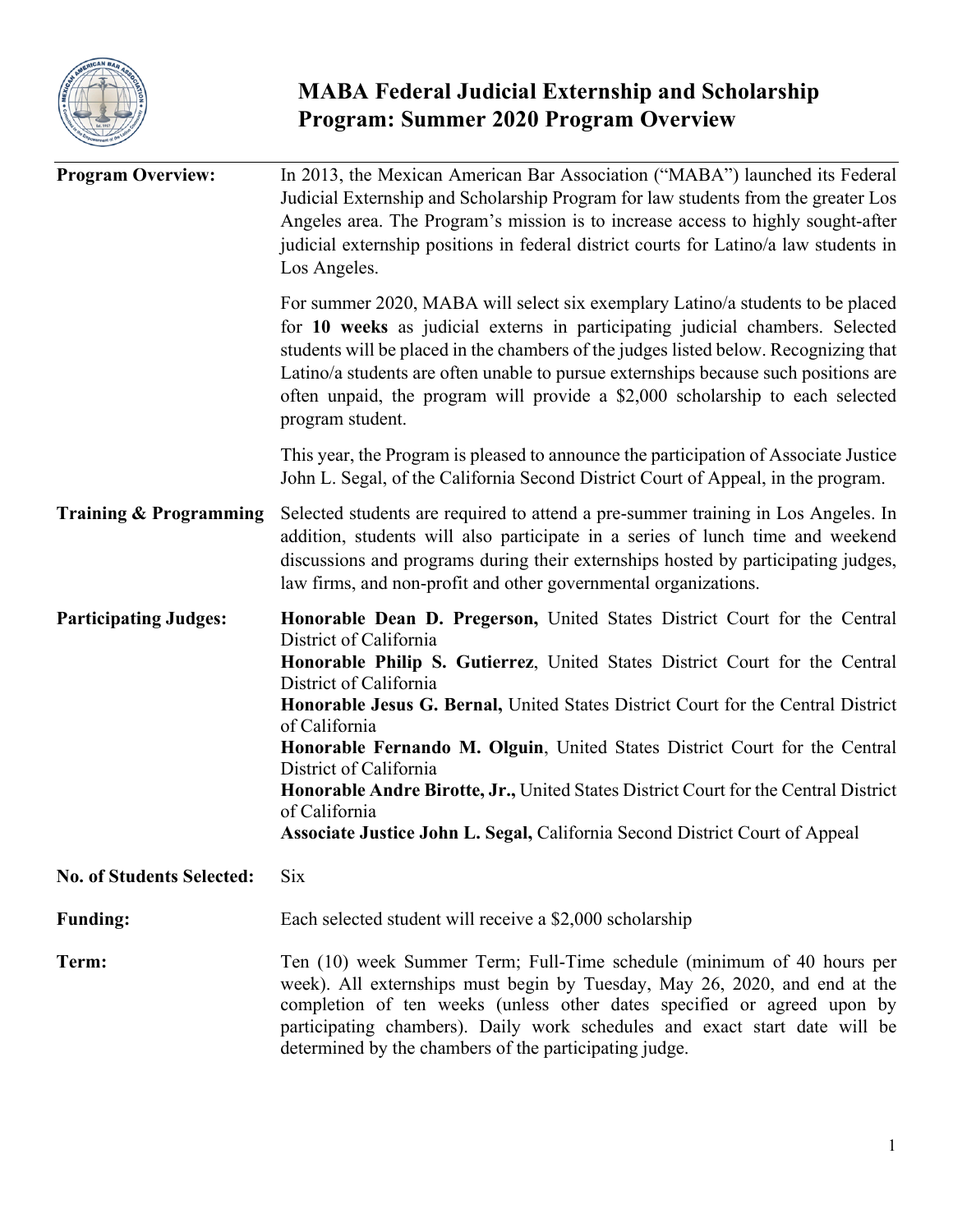### **SELECTION PROCESS: IMPORTANT DATES AND DEADLINES**

| <b>December 1, 2019:</b>            | First date completed applications are accepted.                                                                                                                        |  |
|-------------------------------------|------------------------------------------------------------------------------------------------------------------------------------------------------------------------|--|
| <b>January 6, 2020:</b>             | Deadline to submit the completed application and materials. Applications<br>must be submitted no later than 5:00 p.m. on Monday, January 6, 2020, to<br>be considered. |  |
| <b>January 2020:</b>                | Selection Committee interviews select applicants and chooses a limited<br>number of finalists to be considered by participating judges for program<br>selection.       |  |
| <b>First week of February 2020:</b> | Six finalists are selected for placement in chambers of participating<br>judges.                                                                                       |  |
| <b>February 22, 2020:</b>           | MABA announces and recognizes the six students selected to participate<br>in the Program at its annual Installation Awards Dinner.                                     |  |
| May 26, 2020:                       | Start dates may vary by judge, but all applicants must be available to start<br>work at their placement by May 26, 2020.                                               |  |

## **PROGRAM AND SCHOLARSHIP ELIGIBILITY REQUIREMENTS**

- Applicants who are residents of the greater Los Angeles area will be considered. Students attending law schools outside Los Angeles may apply if they have roots/ties to Los Angeles and its surrounding communities and intend to practice law there.
- Demonstrated commitment to community service, the Latina/o community, and potential to succeed.
- Classes of 2021 and 2022 (1L and 2L) students.
- Applicants must be in good academic standing. For Program eligibility purposes, good academic standing means that a student is not on academic probation.

#### **SELECTION CRITERIA**

- Demonstrated interest in a federal and/or appellate externship
- Classes of 2021 and 2022 students
- Strong roots/ties to the greater Los Angeles area and an intention to practice there after graduation
- Good academic standing

#### **PROGRAM COMMITTEE MEMBERS**

**Marisa Hernández-Stern\***, California Department of Justice **Koren L. Bell,** Partner, Larson O'Brien LLP **Miguel Gradilla\***, Associate, Boies Schiller Flexner, LLP **Monica Guizar,** Associate General Counsel, SEIU **Joseph Guzman,** Associate, O'Melveny & Myers LLP **Ryan Murguía,** Counsel, O'Melveny & Myers LLP **David Ramírez-Gálvez,** Associate, Alexander Krakow + Glick LLP *\*Committee Co-Chairs*

#### **QUESTIONS**

Any questions about the program may be directed to MABA 2020 President and Federal Judicial Externship Program Co-Chair Marisa Hernández-Stern by email at marisa.mabalaco@gmail.com.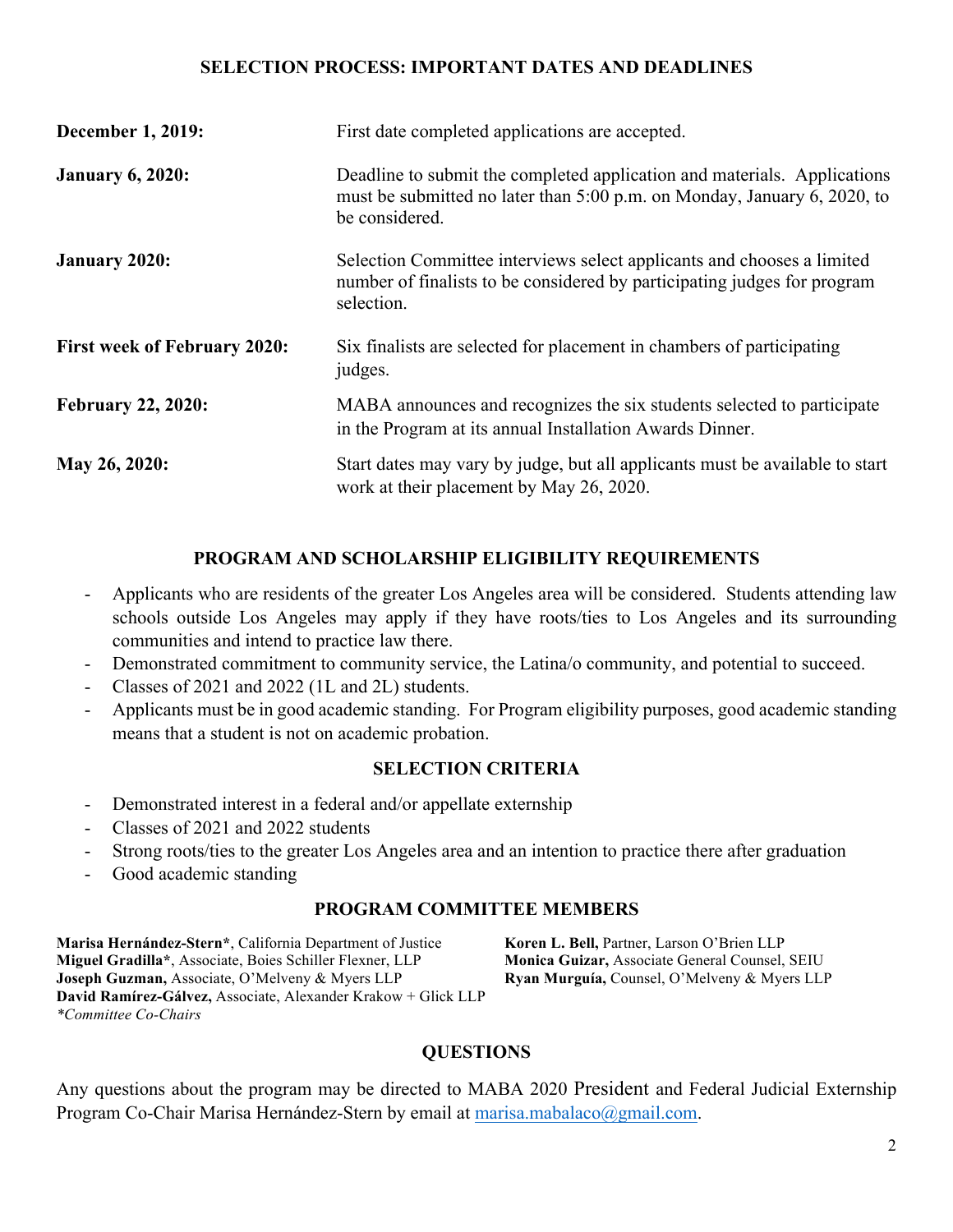#### **FREQUENTLY ASKED QUESTIONS (1/2)**

#### **How does the application, interview, and selection process work?**

After the application deadline, the committee reviews the submitted applications and selects a group of students to interview in-person (or via Skype). After the interviews, the committee then selects a smaller group of interviewed students whose applications are passed along to participating chambers for consideration. Participating judges and their clerks then engage in their own independent review process and indicate their preferences to the committee. Selected candidates are then made an offer to participate in the program and have 24-hours to accept an offer to participate.

#### **May I choose the judge for whom I work?**

**No.** Students who apply to the program agree to be placed in the chambers of any of the six participating judges. Students may not indicate a preference for one particular judge. The only exception to this is for students who cannot work in chambers in Riverside (Hon. Jesus Bernal). Students apply to the program, not to a particular judge.

#### **When are applications accepted?**

Applications are accepted on a rolling basis, beginning December 1, 2019. Students are encouraged to submit their applications before the January 6, 2020, 5 p.m. deadline. Applications submitted after the designated date and time, as well as incomplete applications, will not be considered. Applications must also be submitted in the requested form. All applications will be evaluated after the January 6, 2020, deadline.

#### **What if I have not yet received my fall semester grades when I submit my application?**

An applicant should submit the fullest transcript available at the time of the transmission of his or her application, and can supplement the application with a complete transcript as soon as it becomes available. Applicants must indicate on their certification whether they are submitting a complete transcript.

#### **Is it required that I interview in-person?**

**No.** Law students who are invited to interview and reside outside of the Los Angeles area may interview with the committee via Skype.

## **Do I need to submit an official transcript?**

**No**. It is not necessary to submit an official transcript. It is sufficient to submit a print out of your unofficial transcript.

## **Should I submit my undergraduate or other graduate school transcripts?**

Second year students should only submit a law school transcript. First year students are encouraged to submit their undergraduate transcripts. First year students are **not** required to submit undergraduate transcripts.

## **What type of writing sample should I submit?**

Writing sample samples should demonstrate your legal research and analysis abilities. Legal research memoranda, law review articles, and motions that reflect a student's original research and legal analysis may be submitted.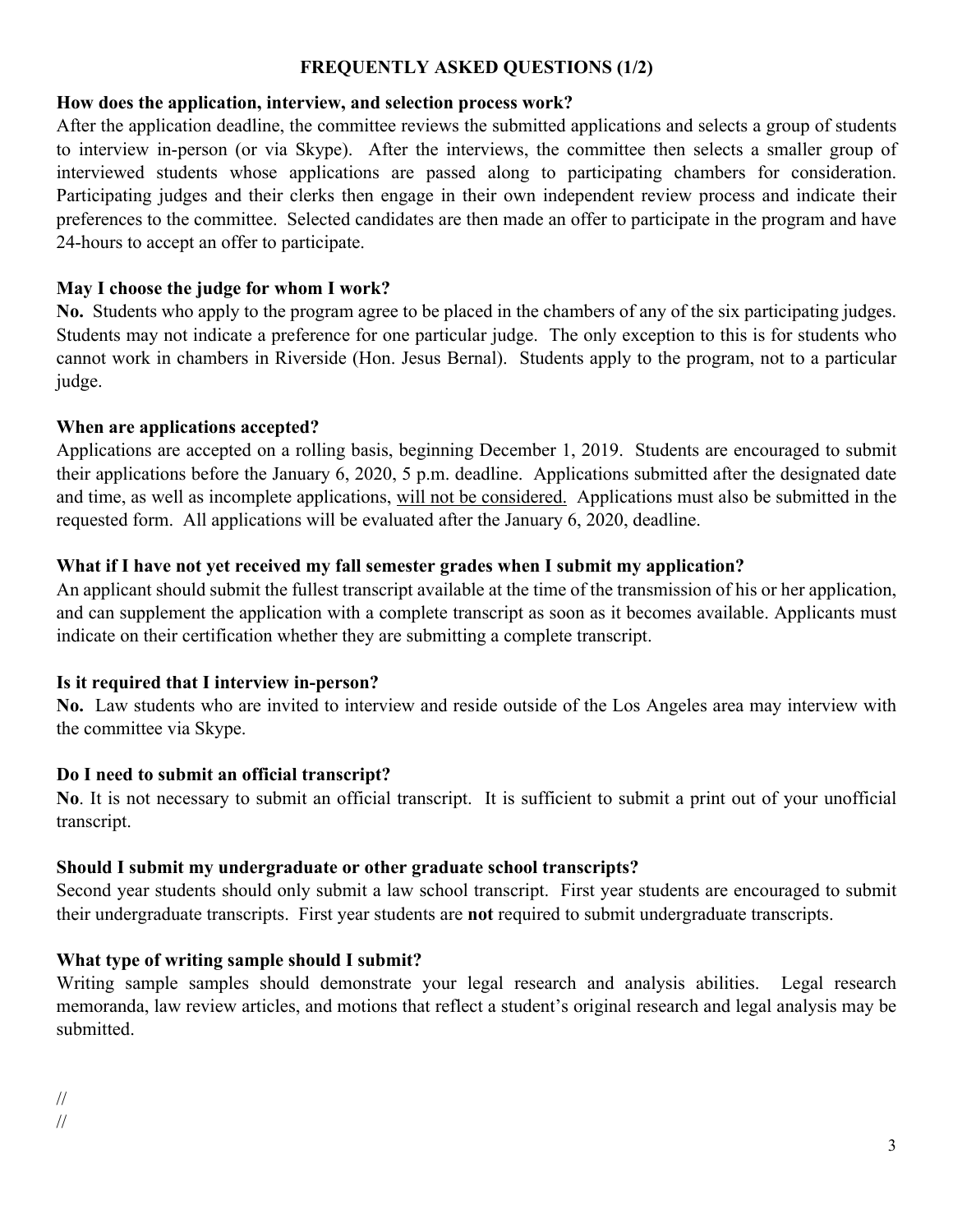#### **FREQUENTLY ASKED QUESTIONS (2/2)**

#### **May I "split" my summer or work part-time in chambers?**

**No**. The purpose of the program is to provide an immersive summer experience to our scholarship recipients. Program participants must commit to working a full ten-weeks in chambers, unless otherwise specified by chambers. Students may not "split" their summer (e.g. work half of the summer in chambers and the other half in another position), nor may students work part-time. The program requires students to commit to working a minimum forty-hour work week, five days per week.

#### **If I am selected for the program, is it necessary to attend the pre-externship training in Los Angeles?**

**Yes**. The pre-externship training in Los Angeles is mandatory for program participants. If some students are unable to make the training date selected by the Program, a second training will be conducted either in-person or via Skype.

#### **When and where does the pre-externship training take place?**

The pre-externship training traditionally takes place during the spring in Los Angeles. The date varies, but the program endeavors to choose a date that is consistent with the spring break schedules of participating students' law school academic calendars. If all students can attend the Installation and Awards dinner in Los Angeles on February 22, 2020, it is likely that the training may take place on Sunday, February 23, 2020.

#### **Is the additional summer programming mandatory?**

**Yes**. Attendance at the additional summertime programs is mandatory. The programming provides unique professional development and networking opportunities for externs. Dates for the additional programming will be announced at the beginning of the summer.

#### **When are scholarship funds disbursed?**

Scholarship funds are disbursed once the student accepts a scholarship offer. Scholarship funds are typically disbursed before students begin their summer externship.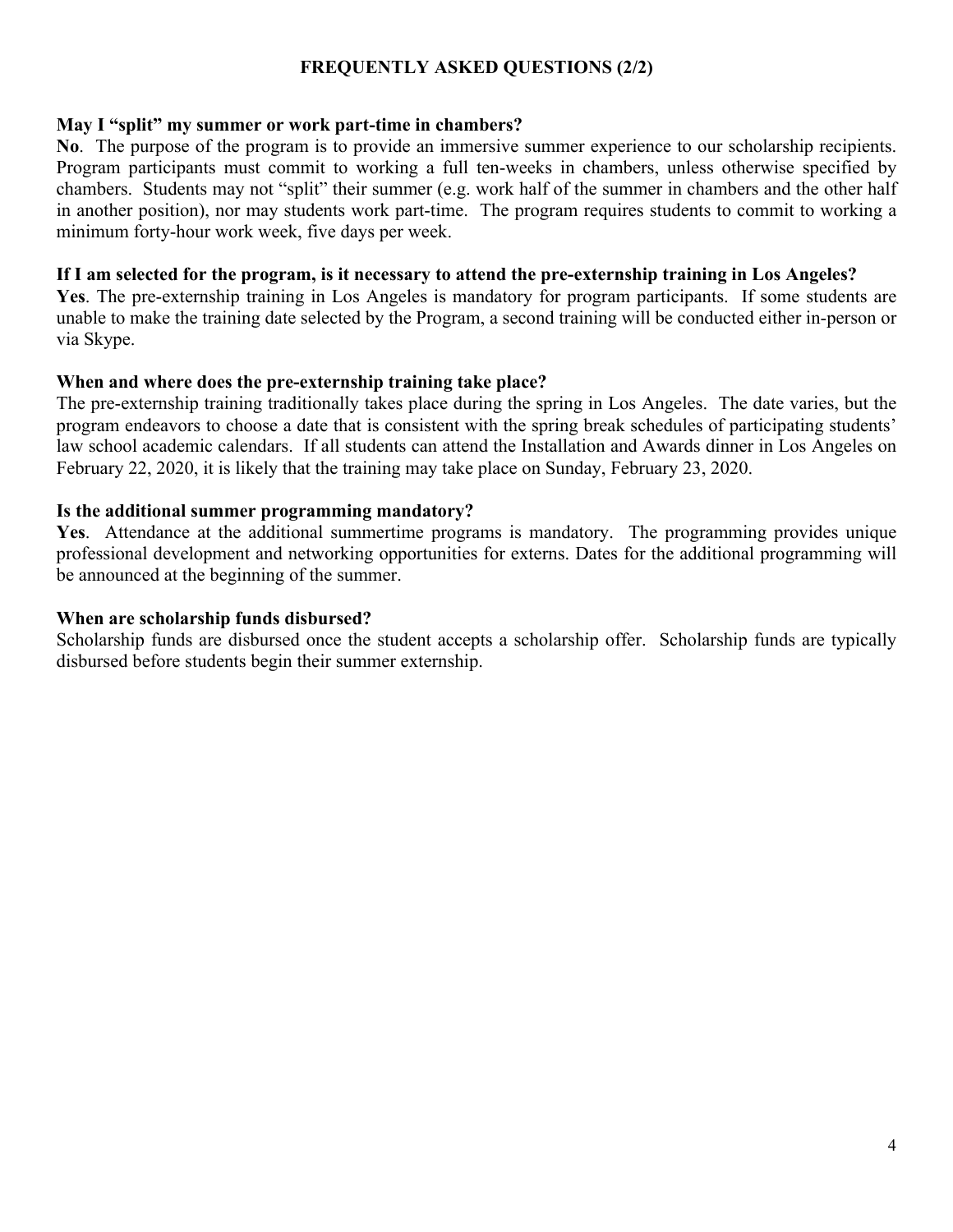

# **MABA Federal Judicial Externship and Scholarship Program, Summer 2020 Application:** *Application Instructions*

Thank you for your interest in the Mexican American Bar Association's Federal Judicial Externship and Scholarship Program. Please read these directions carefully, as only applications that comply with the following guidelines will be considered:

- Sections One through Seven must be type written. Handwritten materials will not be considered.
- All pages of the Student Statement must include a header with the applicant's name. If you exceed one page, the statement should include page numbers.
- The Legal Writing Sample should not exceed ten (10) pages and must have page numbers.
- Application materials must be submitted in a single PDF file. The order of the materials should be as follows: Sections One through Seven; Student Certification; Resume; Transcript; Student Statement; and Legal Writing Sample. The PDF should be named "Applicant First Name Applicant Last Name: MABA Externship 2020 Application (e.g. Jane Roe MABA Externship 2020 Application). Please **do not** include this instruction page with your application, nor pages 1-4 of the information application packet.
- The subject line of the emailed application should read: First Name Last Name MABA Externship 2020 Application (e.g. Jane Roe MABA Externship 2020 Application).
- **All applications must be submitted to maba.fjep@gmail.com no later than 5.p.m. on Monday January 6, 2020, to be considered.**
- Questions about the program or the application may be directed to MABA 2020 President and Program Co-Chair Marisa Hernandez-Stern at marisa.mabalaco@gmail.com.

## *MABA Board members and their family members are not eligible to apply for this program.*

## **Application Checklist (please do not include this checklist in your application materials):**

- □ **Application Sections One through Seven**
- □ **Resume**
- □ **Transcript**
- □ **Student Statement**
- □ **Legal Writing Sample**
- □ **Signed Certification**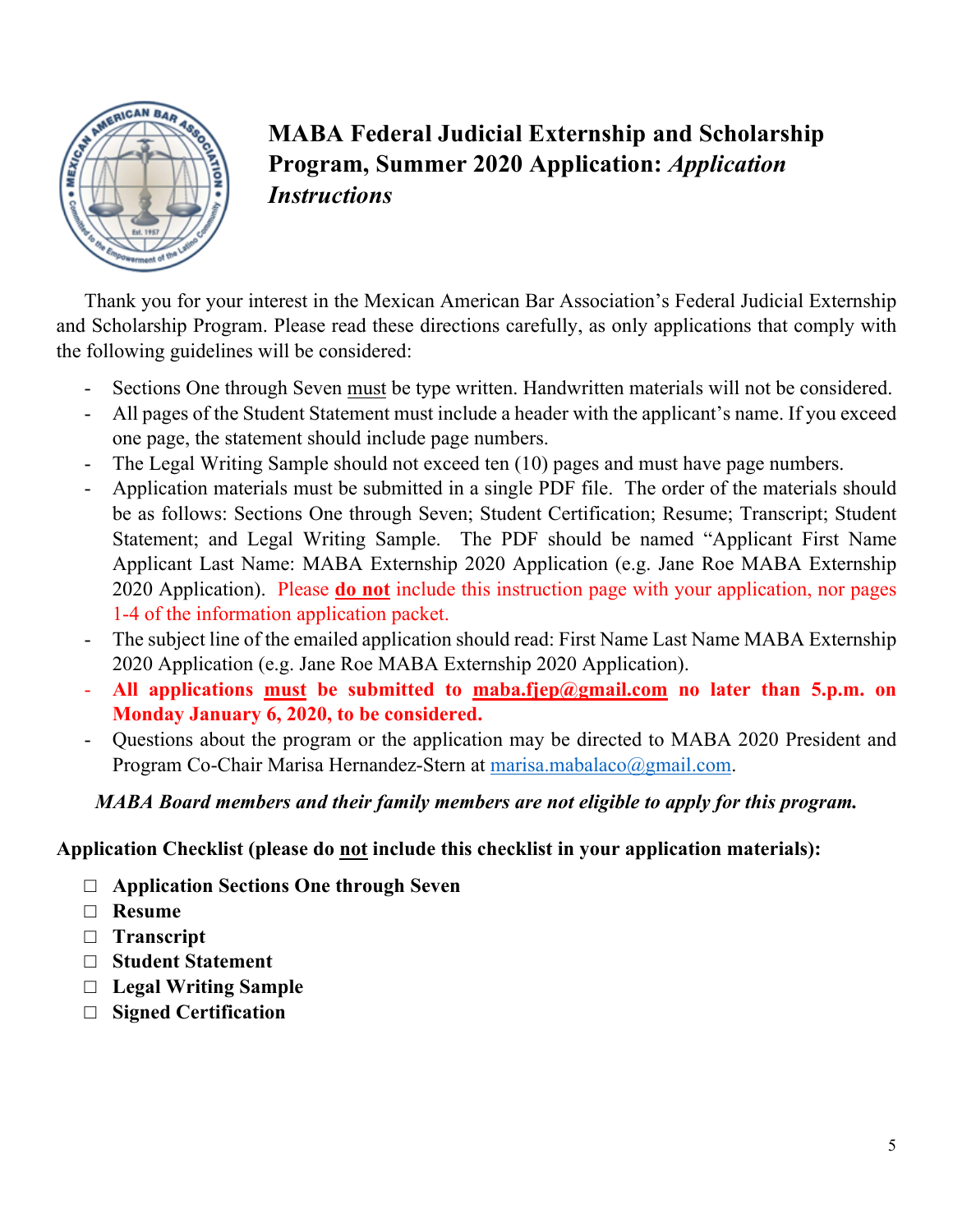*Section One: Student Information*

| Name:                   |                                                                                                                                                                                                                                                                 |                                                                                                                 |                                                                                                                                                                                                                                    |
|-------------------------|-----------------------------------------------------------------------------------------------------------------------------------------------------------------------------------------------------------------------------------------------------------------|-----------------------------------------------------------------------------------------------------------------|------------------------------------------------------------------------------------------------------------------------------------------------------------------------------------------------------------------------------------|
|                         | First                                                                                                                                                                                                                                                           | <b>Middle Initial</b>                                                                                           | Last                                                                                                                                                                                                                               |
|                         |                                                                                                                                                                                                                                                                 |                                                                                                                 | <b>Email Address:</b> The state of the state of the state of the state of the state of the state of the state of the state of the state of the state of the state of the state of the state of the state of the state of the state |
|                         |                                                                                                                                                                                                                                                                 |                                                                                                                 | Ethnicity: Cender: Communication of the Communication of the Communication of the Communication of the Communication of the Communication of the Communication of the Communication of the Communication of the Communication      |
| <b>Mailing Address:</b> | <b>Street Name and Number</b>                                                                                                                                                                                                                                   | the contract of the contract of the contract of the contract of the contract of the contract of the contract of | <b>Apartment Number</b>                                                                                                                                                                                                            |
|                         | <b>City</b>                                                                                                                                                                                                                                                     | <b>State</b>                                                                                                    | <b>Zip Code</b>                                                                                                                                                                                                                    |
|                         | Permanent Address: Lawrence and Section 2014 and 2015 and 2016 and 2017 and 2017 and 2017 and 2017 and 2017 and 2017 and 2017 and 2017 and 2017 and 2017 and 2017 and 2017 and 2017 and 2017 and 2017 and 2017 and 2017 and 20<br><b>Street Name and Number</b> |                                                                                                                 | <b>Apartment Number</b>                                                                                                                                                                                                            |
|                         | <b>City</b>                                                                                                                                                                                                                                                     | <b>State</b>                                                                                                    | <b>Zip Code</b>                                                                                                                                                                                                                    |
|                         |                                                                                                                                                                                                                                                                 |                                                                                                                 |                                                                                                                                                                                                                                    |
|                         |                                                                                                                                                                                                                                                                 | <b>Section Two: Educational Information</b>                                                                     |                                                                                                                                                                                                                                    |
|                         |                                                                                                                                                                                                                                                                 |                                                                                                                 |                                                                                                                                                                                                                                    |
|                         |                                                                                                                                                                                                                                                                 | <b>The Vear in Law School:</b> Craduation Date:                                                                 |                                                                                                                                                                                                                                    |
|                         |                                                                                                                                                                                                                                                                 |                                                                                                                 |                                                                                                                                                                                                                                    |
|                         |                                                                                                                                                                                                                                                                 |                                                                                                                 |                                                                                                                                                                                                                                    |
|                         |                                                                                                                                                                                                                                                                 | (If Applicable) Advanced Degree Institution: ___________________________________                                |                                                                                                                                                                                                                                    |
|                         |                                                                                                                                                                                                                                                                 |                                                                                                                 |                                                                                                                                                                                                                                    |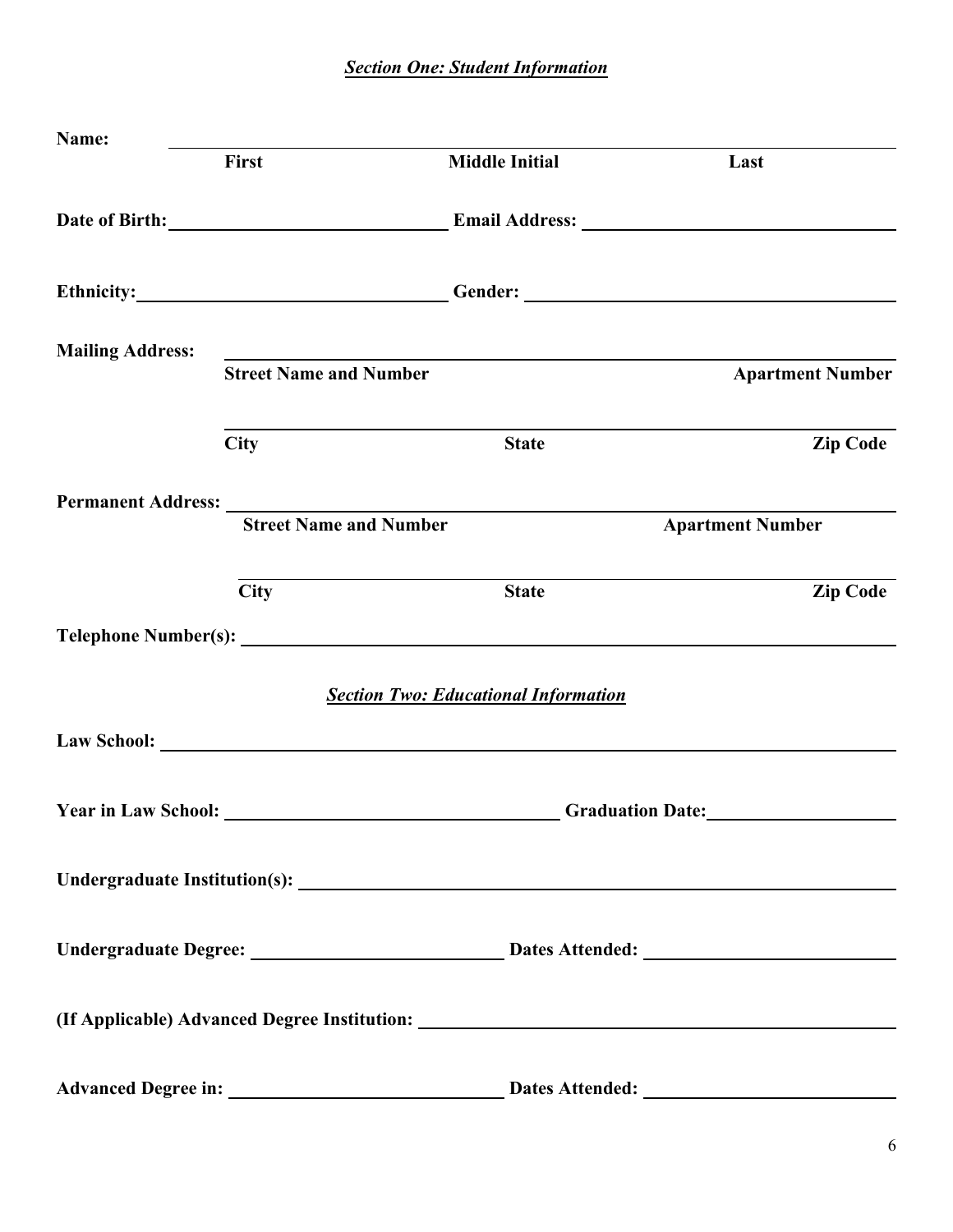## *Section Three: Course Credit Information*

**Do you expect to receive academic/course credit for the externship?** 

**Does your law school allow students to receive public interest or other school sponsored funding for completing a summer federal judicial externship?** 

**Do you intend to apply for the American Bar Association Judicial Intern Opportunity Program ("JIOP")?**

## *Section Four: Hometown Information*

**Please briefly describe in no more than two to three sentences your ties to, or roots in, Los Angeles.** 

## *Section Five: Additional Information*

You may refer to your resume if it addresses the items below. You may also submit a separate document if your responses do not fit in the spaces provided. **Responses should be provided in chronological order.** 

#### **Honors received (in or outside an academic setting):**

**Legal Experience:** Please include the position title, dates of employment/volunteer activity, and name and contact information of a supervisor with whom may we speak to as a reference:

**Extracurricular activities:** Please include the name of the activity/organization, any applicable positions, and dates of participation.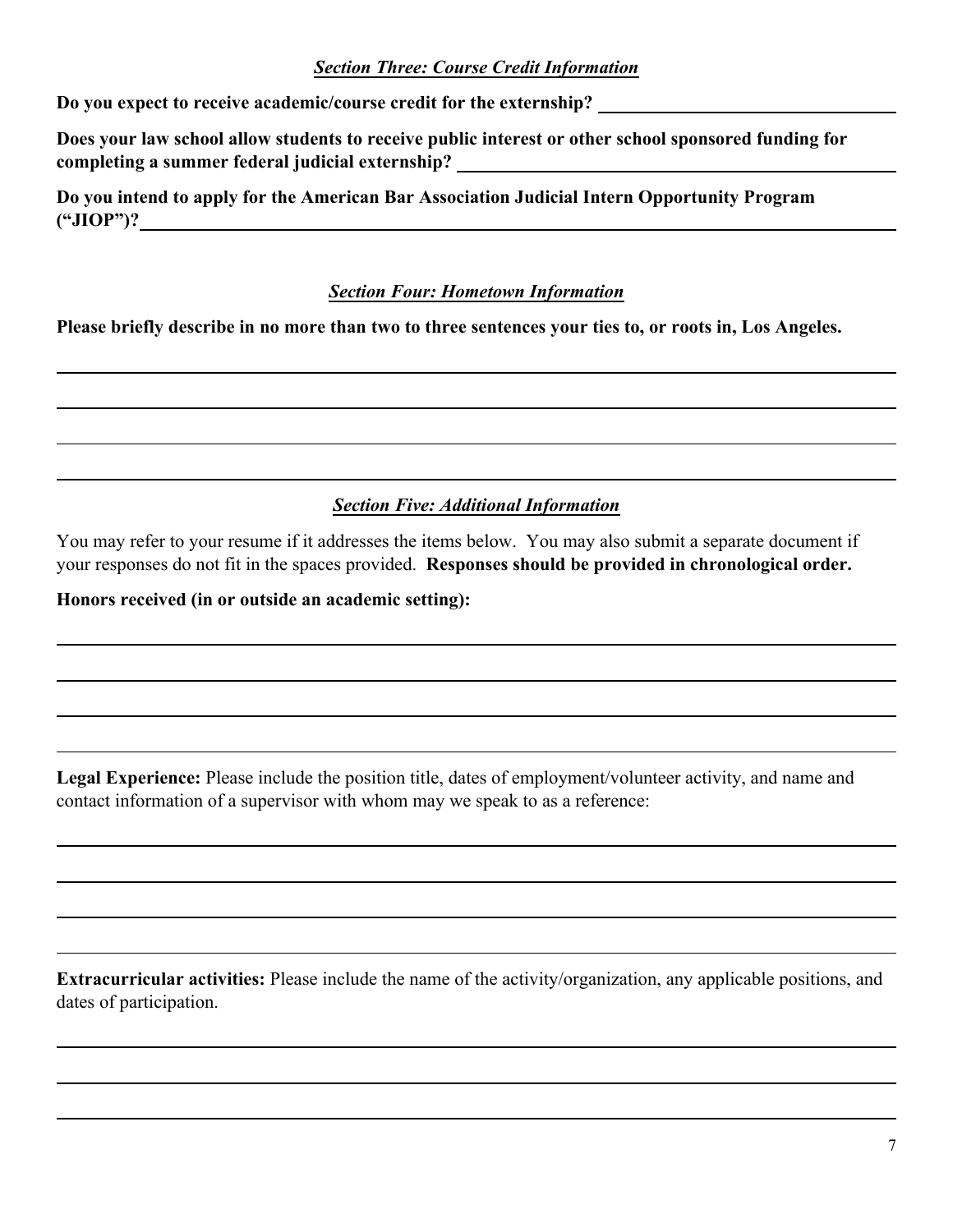**Community Service:** Please include the name of the activity/organization, any applicable positions, and dates of participation.

## *Section Six: Placement Availability*

Students who apply to the Program, agree to be placed in the chambers of **any** of the participating judges. Five of the six participating judges' chambers are located in downtown Los Angeles. One participating judge is located in Riverside (the Hon. Jesus Bernal). Please indicate below if you are able to be placed in chambers in Riverside.

I am able to commit to completing an externship in Riverside, California:  $\vert \cdot \vert$  **YES NO** 

## *Section Seven: Two References*

Below, please include **all** the requested information for your two listed references.

| <b>Reference One:</b>                                                             |  |
|-----------------------------------------------------------------------------------|--|
| Name: Current Position: Current Position:                                         |  |
|                                                                                   |  |
| Brief Description of how reference knows applicant: _____________________________ |  |
|                                                                                   |  |
|                                                                                   |  |
| <b>Reference Two:</b>                                                             |  |
|                                                                                   |  |
| Name: Current Position:                                                           |  |
| Current Email: Current Phone: Current Phone:                                      |  |
|                                                                                   |  |
|                                                                                   |  |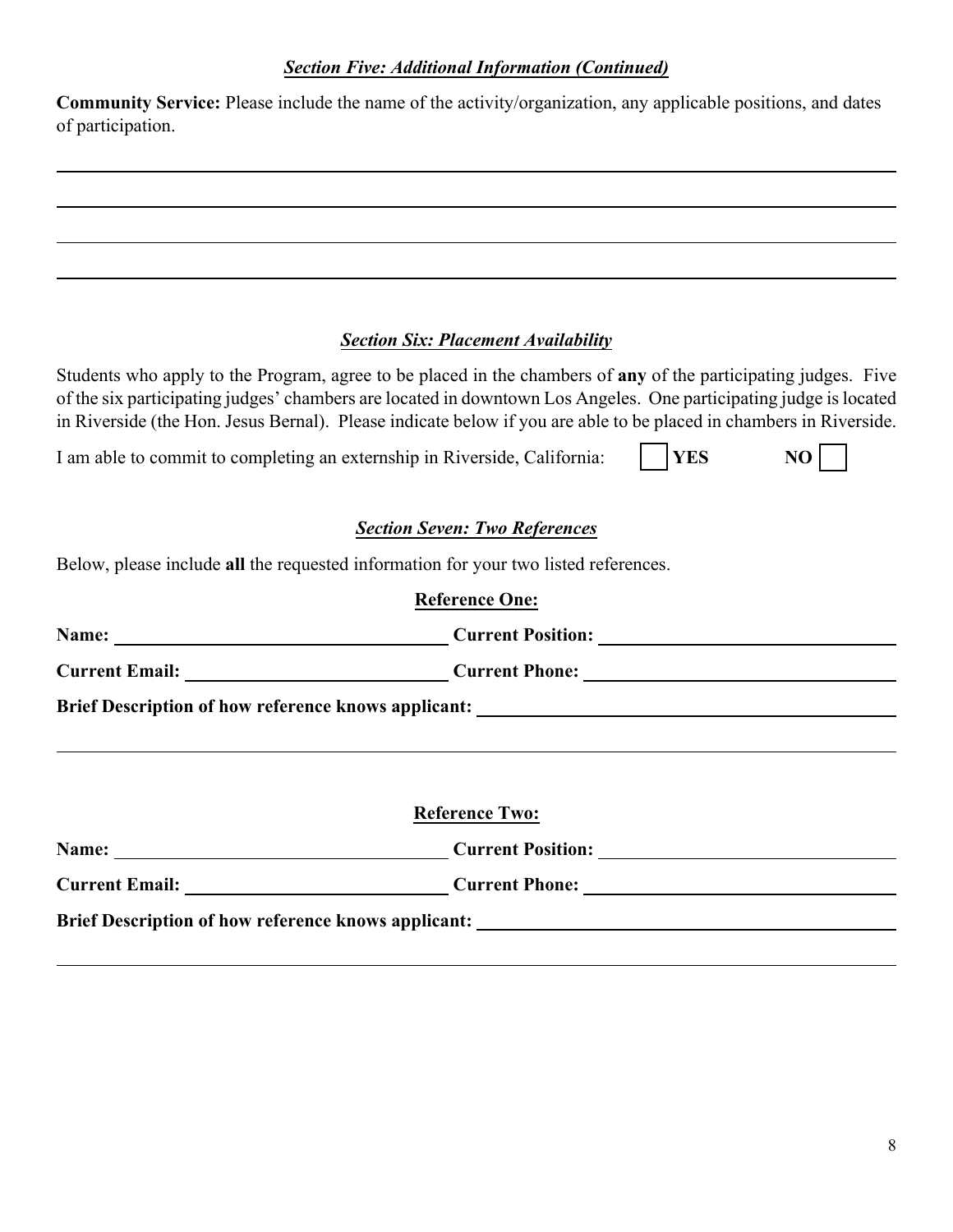## **Additional Application Materials**

### **1. Resume**

- **2. Transcript(s).** Both official and non-official law school transcripts are accepted. To the extent applicants have not received all their grades from the Fall 2019 Semester, applicants should indicate when they expect to receive the grade/provide an updated transcript in the certification below. *Transcripts are reviewed for the purpose of ensuring a student is in good academic standing. For program eligibility purposes, good academic standing means a student is not on academic probation.*
- **3. Student Statement.** In 500 words or less, please explain why you should be awarded a MABA Federal Judicial Externship Program scholarship. You should include information regarding your background, reasons for pursuing further education, challenges you face outside of school, legal field of interest, career goals, any special circumstances, and why you are interested in this Program and an externship. *The word limit is strictly enforced. The student statement should include your name at the top, be double-spaced, and be typed in Times New Roman font, size 12. Students are strongly encouraged to proof-read their writing samples and ensure they address why they are specifically interested in an externship.*
- **4. Legal Writing Sample.** Please submit one legal writing sample. The sample may include, but is not limited to, legal research memoranda, persuasive briefs, or law review articles. Writing samples must be the applicant's original work and may not exceed ten pages. The applicant's original writing sample may be shortened to comply with the ten-page requirement.